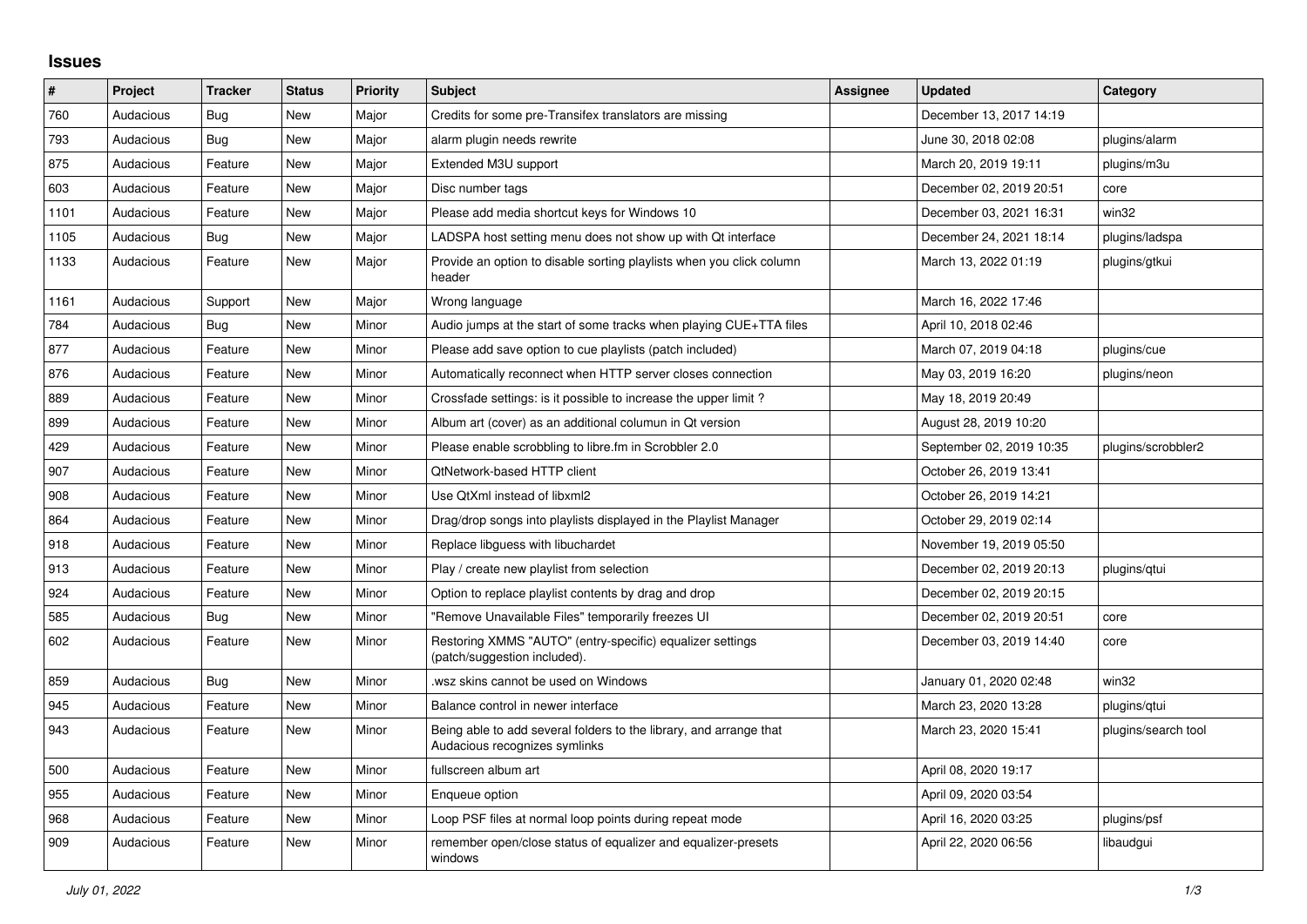| $\vert$ # | Project   | <b>Tracker</b> | <b>Status</b> | <b>Priority</b> | <b>Subject</b>                                                                                      | <b>Assignee</b> | <b>Updated</b>          | Category                 |
|-----------|-----------|----------------|---------------|-----------------|-----------------------------------------------------------------------------------------------------|-----------------|-------------------------|--------------------------|
| 975       | Audacious | <b>Bug</b>     | New           | Minor           | Segfault/leak on exit with streamtuner enabled                                                      | Ariadne Conill  | May 01, 2020 00:17      | plugins/streamtuner      |
| 987       | Audacious | Feature        | <b>New</b>    | Minor           | Closing of Search Library tool by same method as opening it                                         |                 | May 13, 2020 00:15      |                          |
| 993       | Audacious | Bug            | New           | Minor           | Lyrics for streamed content are written to cache but not read.                                      |                 | June 07, 2020 13:10     | plugins/lyricwiki        |
| 969       | Audacious | Feature        | New           | Minor           | streamtuner plugin: Please add column-sortability, or at least sort<br>alphabetically by 1st column |                 | June 16, 2020 09:54     | plugins/streamtuner      |
| 995       | Audacious | Feature        | New           | Minor           | Add star rating to songs                                                                            |                 | June 16, 2020 09:56     |                          |
| 996       | Audacious | Feature        | New           | Minor           | Refine playlists when searching (search all playlists)                                              |                 | June 16, 2020 09:58     |                          |
| 1011      | Audacious | Feature        | New           | Minor           | Visible separator of folders in the playlist                                                        |                 | July 18, 2020 16:10     |                          |
| 1013      | Audacious | Feature        | New           | Minor           | Request re Album Art using music file metatag                                                       |                 | August 03, 2020 22:48   |                          |
| 1014      | Audacious | <b>Bug</b>     | <b>New</b>    | Minor           | Some .VGM/.VGZ files fail to play                                                                   |                 | August 17, 2020 15:29   | plugins/console          |
| 1017      | Audacious | Feature        | New           | Minor           | QT Global Hotkeys rework proposal and cross-platform support                                        | Domen Mori      | December 07, 2020 04:22 | plugins/hotkey           |
| 1046      | Audacious | Feature        | New           | Minor           | Add all id3v2 frames in the settings of Playlist available columns                                  |                 | December 28, 2020 21:14 | plugins/gtkui            |
| 1047      | Audacious | Feature        | <b>New</b>    | Minor           | Stop playing after any chosen track                                                                 |                 | December 29, 2020 01:23 |                          |
| 786       | Audacious | Feature        | New           | Minor           | Port global hotkeys plugin to Windows                                                               |                 | January 04, 2021 21:52  | plugins/hotkey           |
| 956       | Audacious | Feature        | New           | Minor           | Stream to chromecast                                                                                |                 | January 11, 2021 01:19  |                          |
| 1058      | Audacious | Feature        | New           | Minor           | Allow changing the language/locale in settings                                                      |                 | January 30, 2021 18:11  |                          |
| 1066      | Audacious | Feature        | New           | Minor           | Allow Equalizer window to be resized.                                                               |                 | February 11, 2021 10:05 |                          |
| 1067      | Audacious | Feature        | New           | Minor           | Equalizer adjustments are coarse.                                                                   |                 | February 11, 2021 10:09 |                          |
| 51        | Audacious | Feature        | New           | Minor           | Option to inhibit suspend                                                                           |                 | February 13, 2021 09:23 |                          |
| 1072      | Audacious | Feature        | New           | Minor           | QT AOSD plugin                                                                                      |                 | February 17, 2021 21:18 | plugins/aosd             |
| 1076      | Audacious | Feature        | New           | Minor           | Adjustable background and fonts colors and fonts size in<br>playlist---zoomable playlist            | Tom Hammer      | March 09, 2021 00:38    | plugins/playlist-manager |
| 1082      | Audacious | Feature        | New           | Minor           | File writer option to pad track numbers with leading zeros                                          |                 | March 31, 2021 00:15    | plugins/filewriter       |
| 1071      | Audacious | Feature        | New           | Minor           | Linkage could be improved for packagers.                                                            |                 | March 31, 2021 00:32    |                          |
| 882       | Audacious | Feature        | New           | Minor           | Consider adding vgmstream plugin                                                                    |                 | April 07, 2021 00:47    |                          |
| 883       | Audacious | Feature        | New           | Minor           | Consider adding USF plugin                                                                          |                 | April 07, 2021 01:00    |                          |
| 1088      | Audacious | Feature        | New           | Minor           | plugin: status icon: ADD option to select tray mouse Middle Click action                            |                 | April 11, 2021 12:05    | plugins/statusicon       |
| 196       | Audacious | <b>Bug</b>     | New           | Minor           | Wrong channel map when doing surround playback                                                      |                 | April 13, 2021 03:48    |                          |
| 1091      | Audacious | Feature        | New           | Minor           | Built-in lyrics support                                                                             |                 | April 28, 2021 18:24    |                          |
| 1092      | Audacious | Feature        | New           | Minor           | Reread metadata on play option                                                                      |                 | April 30, 2021 03:35    |                          |
| 1095      | Audacious | Feature        | New           | Minor           | Ctrl + $Z$ / R to undo / redo changes to playlist                                                   |                 | May 07, 2021 18:42      |                          |
| 1099      | Audacious | Feature        | New           | Minor           | Per-track ReplayGain shouldn't be enabled by default                                                |                 | May 09, 2021 13:41      |                          |
| 1096      | Audacious | Feature        | New           | Minor           | Calculate and show selection stats in the status bar                                                |                 | May 10, 2021 03:06      |                          |
| 1098      | Audacious | Feature        | New           | Minor           | Hide empty Services playlist sub-menu                                                               |                 | May 10, 2021 09:25      | libaudgui                |